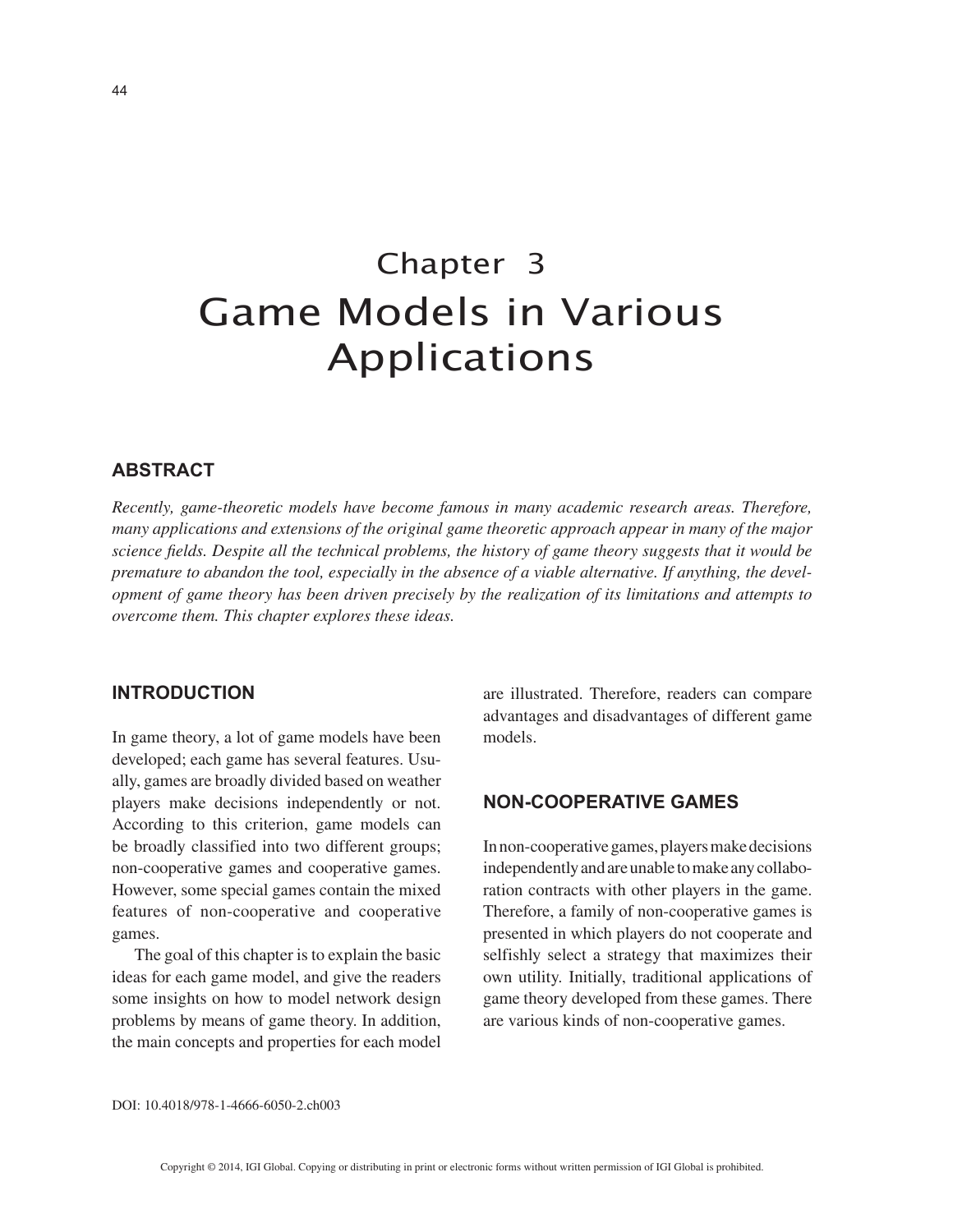### **Static Game**

If all players select their strategy simultaneously, without knowledge of the other players' strategies, these games are called static games. Sometimes, static games are also called strategic games, one-shot games, single stage games or simultaneous games. Traditionally, static games are represented by the normal form; if two players play a static game, it can be represented in a matrix format. Each element represents a pair of payoffs when a certain combination of strategies in used. Therefore, these games are called matrix games or coordination games.

One example of matrix games is the stag hunt game (Skyrms, 2004). In this game situation, two hunters go out on a hunt. Each can individually choose to hunt a stag or a hare. Each hunter must choose an action without knowing the choice of the other. If an individual hunts a stag, he must have the cooperation of his partner in order to succeed. An individual can get a hare by himself, but a hare is worth less than a stag. This is taken to be an important analogy for social cooperation. Therefore, the stag hunt game is used to describe a conflict between safety and social cooperation. Formally, the payoff matrix for the stag hunt is pictured in Table 1, where A  $(a) > B(b) > D(d)$  $> C$  (c).

A solution concept for static games is Nash equilibrium. In the stag hunt game, there are two Nash equilibria when both hunters hunt a stag and both hunters hunt a hare. Sometimes, like as the Prisoner's Dilemma, an equilibrium is not an efficient solution despite that players can get a Pareto efficient solution. Due to this reason,

*Table 1. Sample matrix for the prisoners' payoffs* 

|      | <b>Stag</b>        | Hare                  |
|------|--------------------|-----------------------|
| Stag | A, a (e.g., 2,2)   | C, $b$ (e.g., $0,1$ ) |
| Hare | B, c $(e.g., 1,0)$ | D, $d(e.g., 1,1)$     |

many researchers focus on how to drive a game where players have a non-cooperative behavior to an optimal outcome.

#### **Dynamic Game**

Dynamic games are mathematical models of the interaction between different players who are controlling a dynamical situation. Players in a dynamic game have at least some information about the strategy chosen by the others and play a similar stage game dynamically (Han, Niyato, Saad, Başar, & Hjørungnes, 2011). Therefore, strategies of players influence the evolution over time. Based on the history of selected strategies, players select their strategies sequentially based on the mapping between the information available to the player and his strategy set. Unlike static games, the threats from other players can encourage cooperation without the need for communication among the players. Dynamic games are classified into three different classes - repeated games, sequential games and stochastic games.

#### **Sequential Game**

Sequential games constitute a major class of dynamic games in which players select their strategy following a certain predefined order. In a sequential game, a player can observe the strategies of other players who acted before him, and make a strategic choice accordingly. Therefore, each player can take alternate turns to make their selections, given information available on the selected strategies of the other players (Hossain, Niyato, & Han, 2009). In sequential games, the sequence of strategic selection made by the players strongly impacts the outcome of the game. If players cannot observe the actions of previous players, this game is a static game. Therefore, static game is a special case of sequential game.

According to the role of information, sequential games one can distinguish between perfect